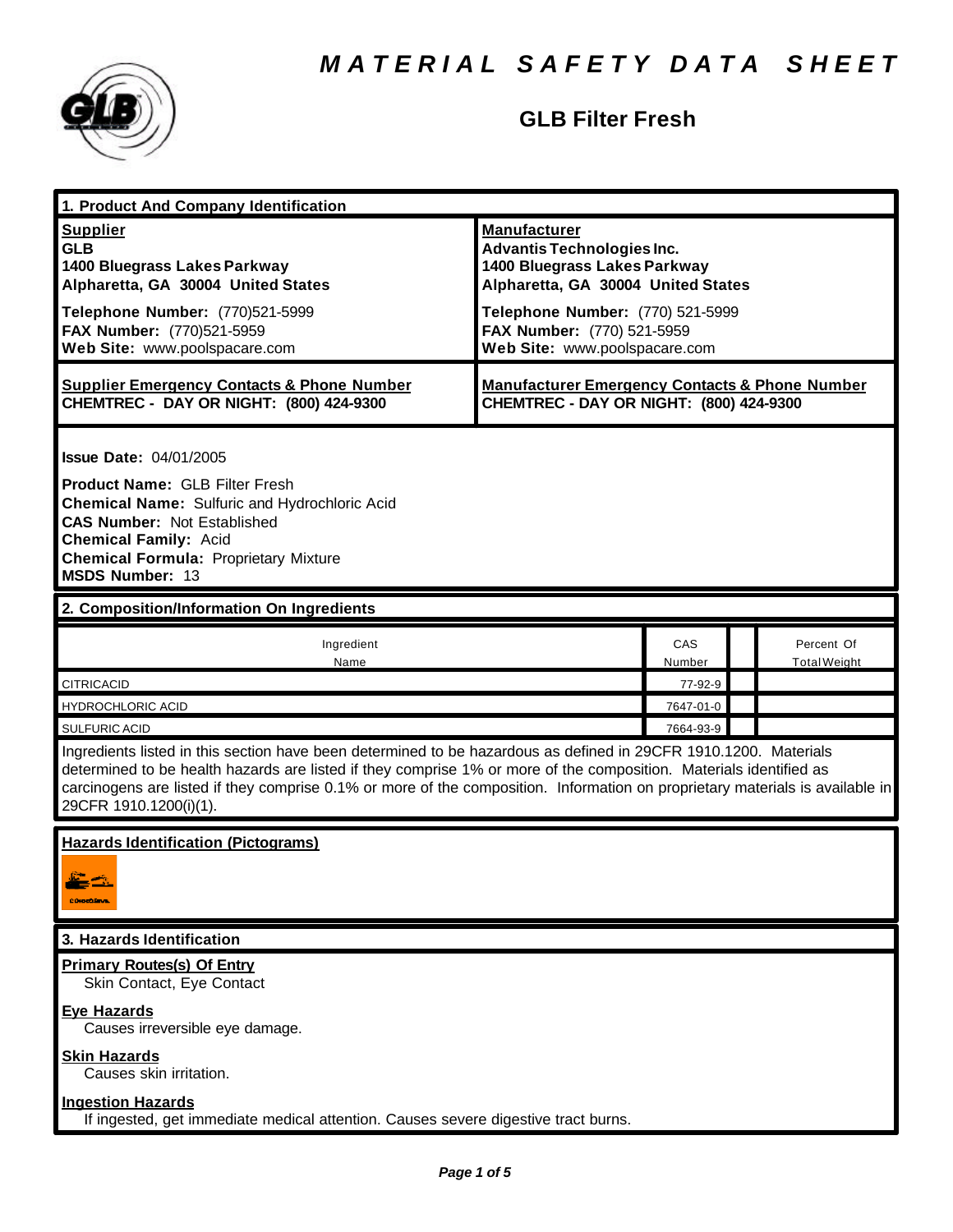## **GLB Filter Fresh**

## **3. Hazards Identification - Continued**

#### **Inhalation Hazards**

Causes respiratory tract irritation.

#### **Signs And Symptoms**

Irritation of Eyes, Skin and Respiratory Passages

## **First Aid (Pictograms)**



### **4. First Aid Measures**

#### **Eye**

In case of contact, hold eyelids apart and immediately flush eyes with plenty of water for at least 15 minutes. Call a physician or a poison control center immediately.

#### **Skin**

Wash the affected area under tepid running water using a mild soap. Remove contaminated clothing and shoes.

#### **Ingestion**

DO NOT INDUCE VOMITING. Get medical attention immediately. If victim is fully conscious, give one or two cups of water or milk to drink.

#### **Inhalation**

If breathing is difficult, give oxygen. If inhaled, remove to fresh air. Consult a physician.

### **Fire Fighting (Pictograms)**



### **5. Fire Fighting Measures**

**Flash Point:** n/a °F **Flammability Class:** n/a

#### **Extinguishing Media**

Use the appropriate extinguishing media for the surrounding fire.

#### **Fire Fighting Instructions**

Firefighters should wear self-contained breathing apparatus and full protective gear.

### **6. Accidental Release Measures**

Clean up spill immediately. Contain and/or absorb spill with inert material (e.g. sand, vermiculite). Neutralize spill area with soda ash or lime. Flush spill area with water. Use appropriate containers to avoid environmental contamination.

## **7. Handling And Storage**

#### **Handling And Storage Precautions**

Keep out of reach of children. Store material in a cool and dry place.

## **Handling Precautions**

Do not get in eyes.

#### **Storage Precautions**

Keep out of reach of children. Store in a cool dry place. Avoid contact with Alkalis, Amines, and Metals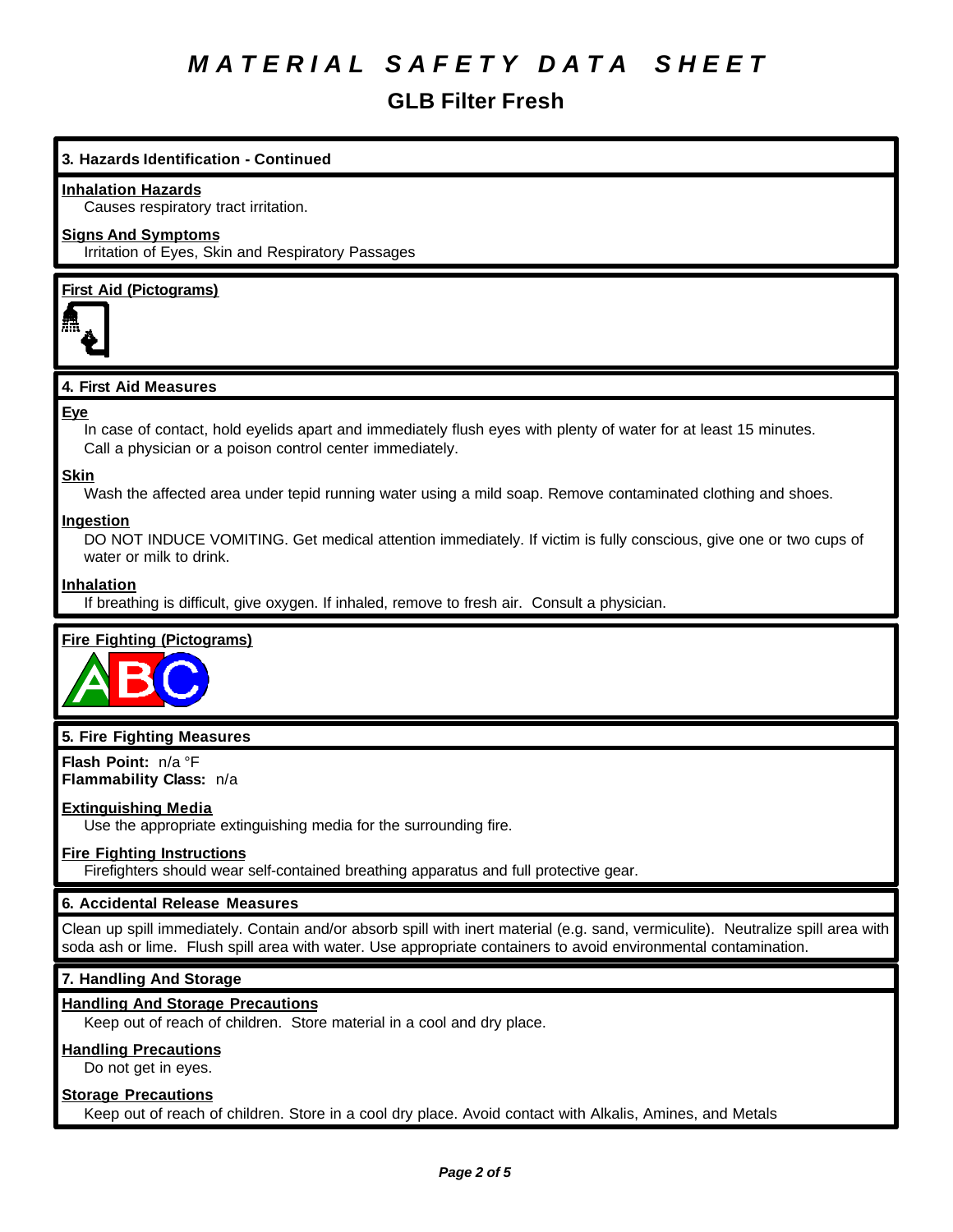**GLB Filter Fresh**

## **7. Handling And Storage - Continued**

#### **Work/Hygienic Practices**

Use safe chemical handling procedures suitable for the hazards presented by this material.

## **Protective Clothing (Pictograms)**



### **8. Exposure Controls/Personal Protection**

#### **Engineering Controls**

Local exhaust acceptable. Special exhaust not required

#### **Eye/Face Protection**

Faceshield over safety glasses or goggles.

#### **Skin Protection**

Plastic or rubber apron. Chemical-resistant gloves.

## **Respiratory Protection**

None normally required.

## **Ingredient(s) - Exposure Limits**

HYDROCHLORIC ACID ACGIH TLV-CEILING 5 ppm OSHA PEL-CEILING 5 ppm SULFURIC ACID ACGIH TLV-STEL 3 mg/m3 ACGIH TLV-TWA 1 mg/m3 OSHA PEL-TWA 1 mg/m3

#### **9. Physical And Chemical Properties**

#### **Appearance**

Pale amber liquid

**Odor**

Mild

**Chemical Type:** Mixture **Physical State:** Liquid **Melting Point:** n/a °F **Boiling Point:** 212 °F **Specific Gravity:** 1.08 **Percent Volitales:** Not Determined **Vapor Pressure:** Not Determined **Vapor Density:** >1 **pH Factor:** 0-2 **Solubility:** Soluble in Water **Viscosity:** Not Determined **Evaporation Rate:** <1

#### **10. Stability And Reactivity**

**Stability:** Stable **Hazardous Polymerization:** Will not occur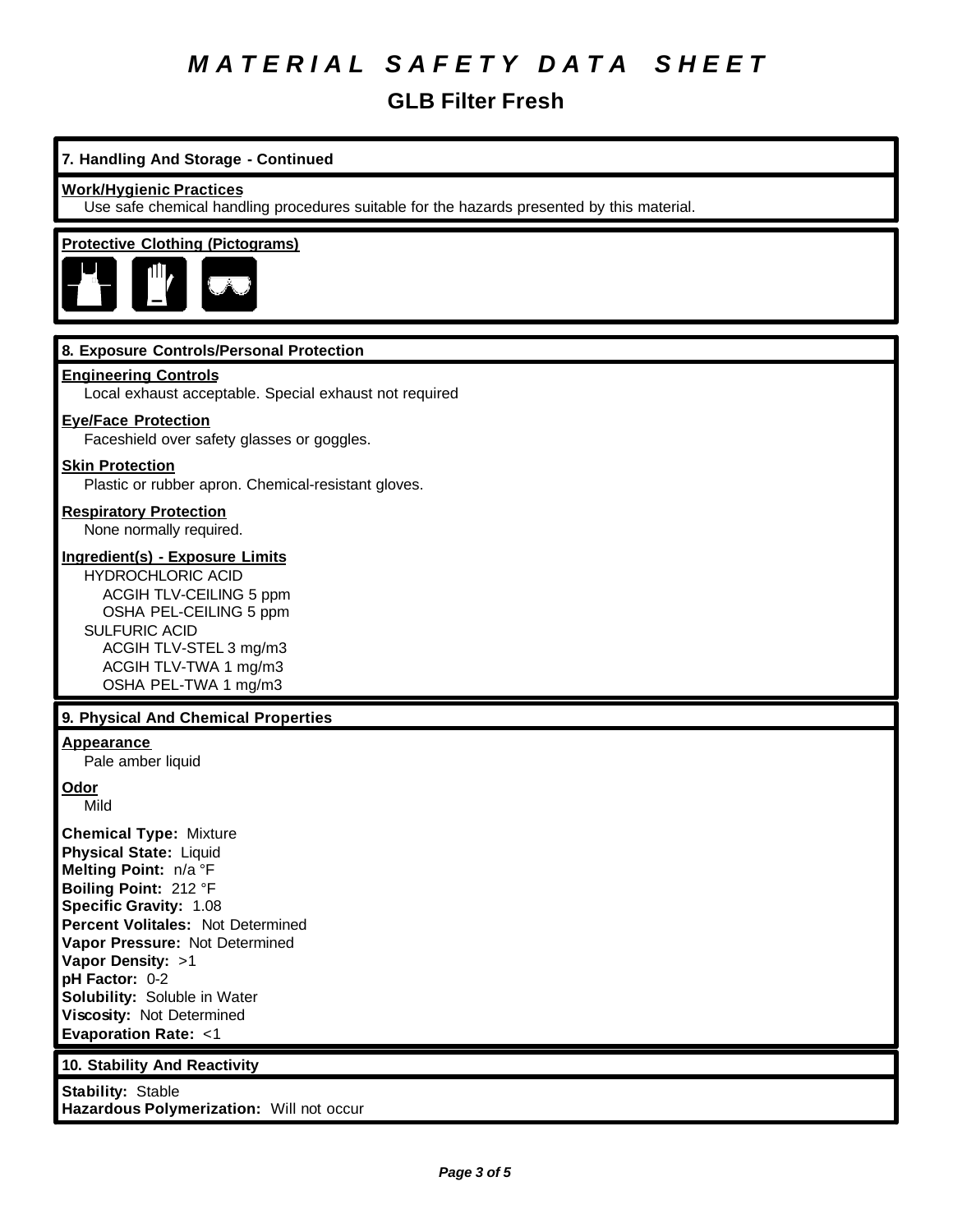## **GLB Filter Fresh**

| 10. Stability And Reactivity - Continued                                                                                                                                                                                                                                                                                                                                                                                                       |
|------------------------------------------------------------------------------------------------------------------------------------------------------------------------------------------------------------------------------------------------------------------------------------------------------------------------------------------------------------------------------------------------------------------------------------------------|
| <b>Conditions To Avoid (Stability)</b><br>Avoid contact with strong Amines, Alkalis, and Metals                                                                                                                                                                                                                                                                                                                                                |
| <b>Incompatible Materials</b><br>Alkalis, Amines and Metals                                                                                                                                                                                                                                                                                                                                                                                    |
| <b>Hazardous Decomposition Products</b><br>Oxides of Nitrogen, Hydrogen, Sulfur and Carbon                                                                                                                                                                                                                                                                                                                                                     |
| 11. Toxicological Information                                                                                                                                                                                                                                                                                                                                                                                                                  |
| Ingredient(s) - Carginogenicity<br>SULFURIC ACID<br>NTP - Listed On The National Toxicology Program<br>Listed In The IARC Monographs                                                                                                                                                                                                                                                                                                           |
| 12. Ecological Information                                                                                                                                                                                                                                                                                                                                                                                                                     |
| No Data Available                                                                                                                                                                                                                                                                                                                                                                                                                              |
| 13. Disposal Considerations                                                                                                                                                                                                                                                                                                                                                                                                                    |
| Refer to applicable local, state and federal regulations as well as industry standards.                                                                                                                                                                                                                                                                                                                                                        |
| 14. Transport Information                                                                                                                                                                                                                                                                                                                                                                                                                      |
| <b>Proper Shipping Name</b><br>CORROSIVE LIQUIDS N.O.S. (Hydrochloric and Sulfuric Acids)                                                                                                                                                                                                                                                                                                                                                      |
| <b>Hazard Class</b><br>8, PGII (<=1L Consumer Commodity ORM-D)                                                                                                                                                                                                                                                                                                                                                                                 |
| <b>DOT Identification Number</b><br><b>UN1760</b>                                                                                                                                                                                                                                                                                                                                                                                              |
| <b>DOT (Pictograms)</b>                                                                                                                                                                                                                                                                                                                                                                                                                        |
|                                                                                                                                                                                                                                                                                                                                                                                                                                                |
| 15. Regulatory Information                                                                                                                                                                                                                                                                                                                                                                                                                     |
| Ingredient(s) - U.S. Regulatory Information<br><b>HYDROCHLORIC ACID</b><br>SARA Title III - Section 313 Form "R"/TRI Reportable Chemical<br>SARA - Acute Health Hazard<br><b>SULFURIC ACID</b><br>SARA Title III - EPA Part 355 Extremely Hazardous Substance<br>SARA Title III - Section 313 Form "R"/TRI Reportable Chemical<br>SARA - Acute Health Hazard<br>SARA - Chronic Health Hazard<br>SARA - Fire Hazard<br>SARA - Reactivity Hazard |
| Ingredient(s) - State Regulations<br><b>HYDROCHLORIC ACID</b><br>New Jersey - Workplace Hazard<br>New Jersey - Environmental Hazard<br>New Jersey - Special Hazard                                                                                                                                                                                                                                                                             |